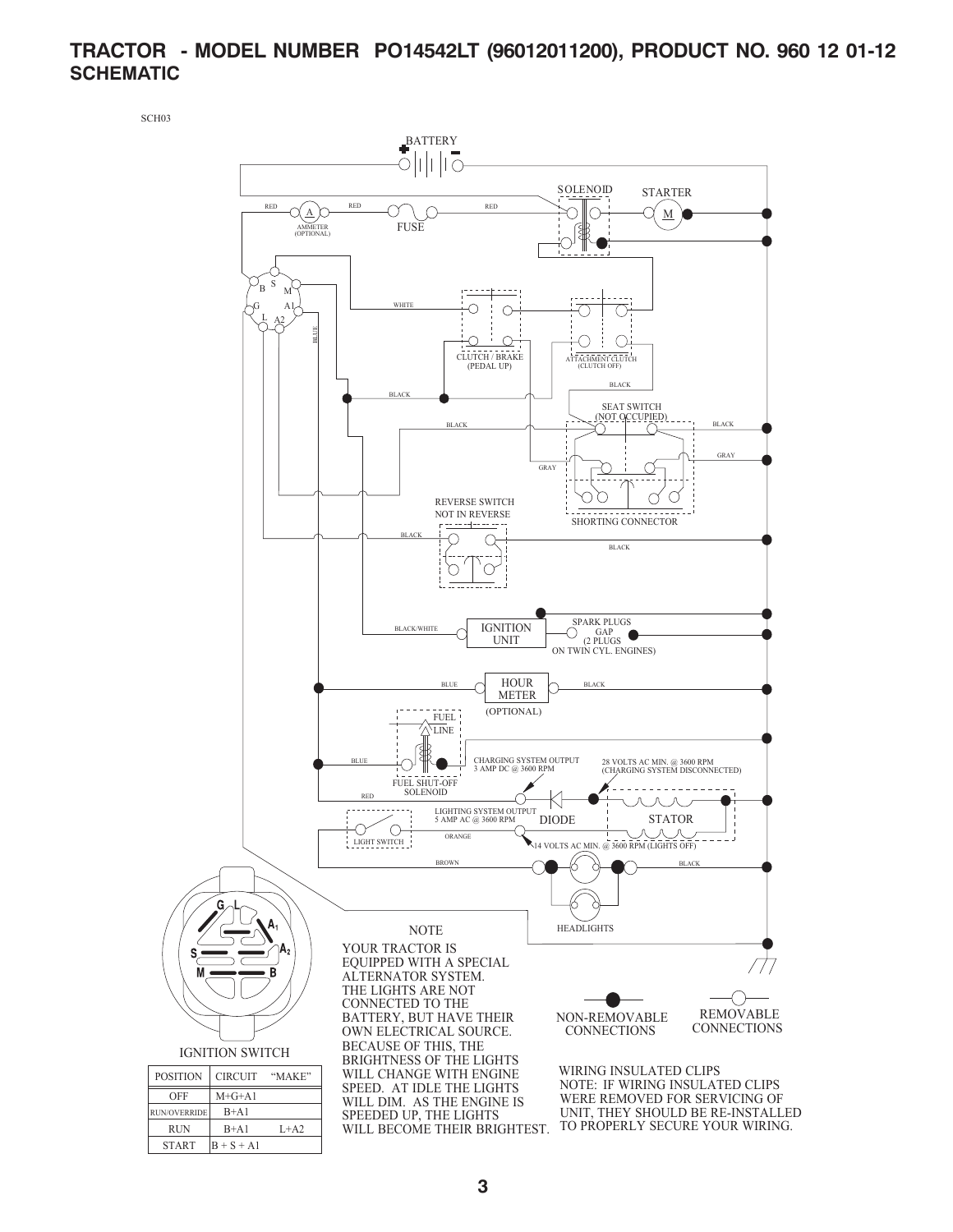**TRACTOR - MODEL NUMBER PO14542LT (96012011200), PRODUCT NO. 960 12 01-12 ELECTRICAL**

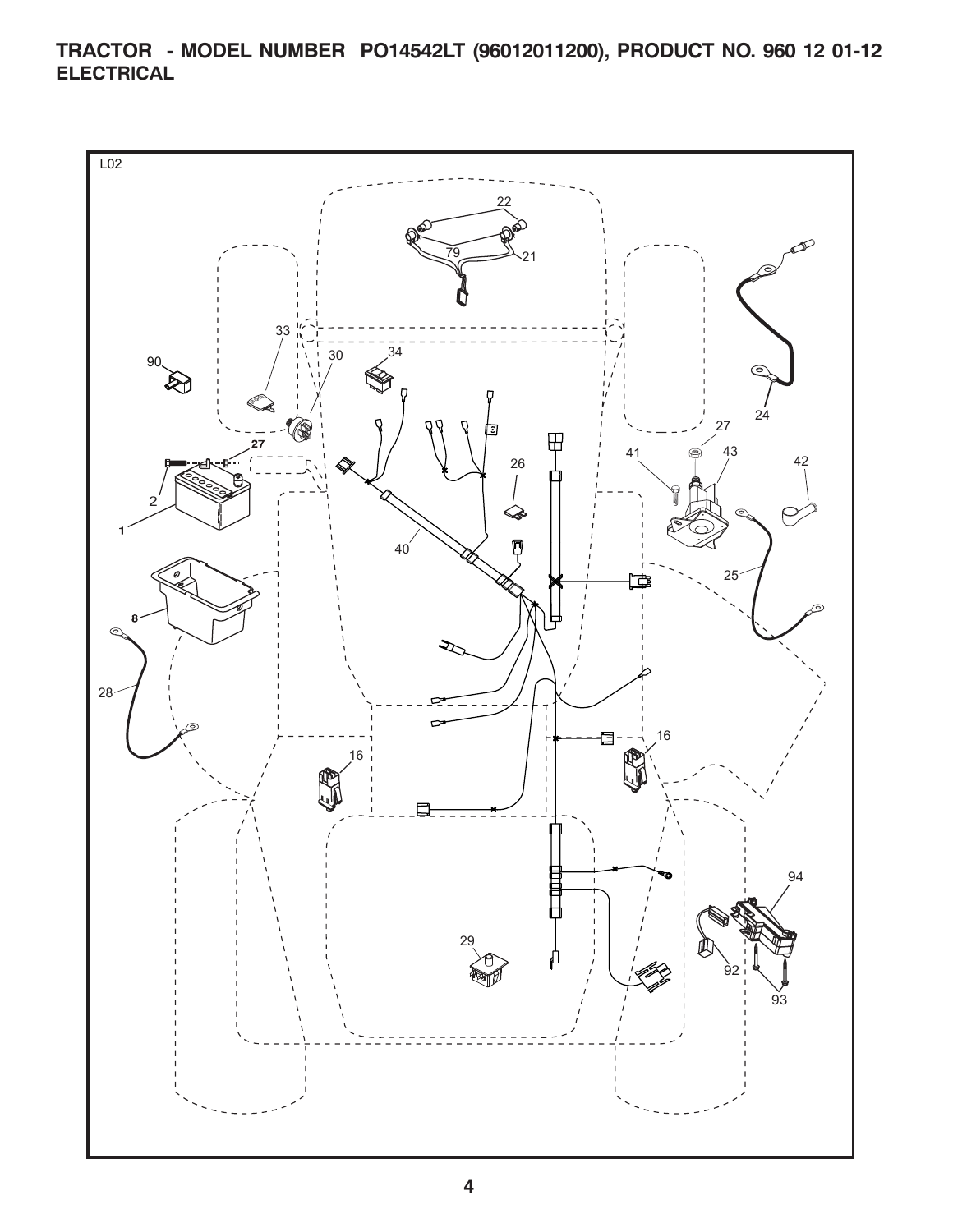**TRACTOR - MODEL NUMBER PO14542LT (96012011200), PRODUCT NO. 960 12 01-12 ELECTRICAL**

#### **KEY PART NO. NO. DESCRIPTION**

1 532 16 34-65 Battery 2 874 76 04-12 Bolt Hex Hd 1/4-20 unc x 3/4 8 532 17 66-89 Box Battery 16 532 17 61-38 Switch Interlock 21 532 17 56-88 Harness Asm Light w/4152j 22 532 00 41-52 Bulb Light #1156 24 532 42 12-97 Cable Battery<br>25 532 42 12-99 Cable Battery 25 532 42 12-99 Cable Battery 6 Ga. 11" Red 26 532 17 51-58 Fuse 20 AMP<br>27 873 51 04-00 Nut Keps Hex 27 873 51 04-00 Nut Keps Hex 1/4-20 unc 28 532 42 12-98 Cable Ground 6 Ga. 12" Black 29 532 19 27-49 Switch Seat 30 532 19 33-50 Switch Ign 33 532 41 19-33 Key/Chain 34 532 11 07-12 Switch Light/Reset 40 532 19 74-28 Harness Ign 41 871 11 04-08 Bolt Blk Fin Hex 1/4-20 42 532 13 15-63 Cover Terminal Red 43 532 19 25-07 Solenoid 79 532 17 52-42 Socket Asm. Bulb Twistlock 90 532 43 53-95 Cover Terminal Battery 92 532 19 66-15 Harness Pigtail 93 532 19 25-40 Screw Plastite 10-14 x 2.0 94 532 19 18-34 Module Reverse ROS

**NOTE:** All component dimensions given in U.S. inches 1 inch =  $25.4$  mm.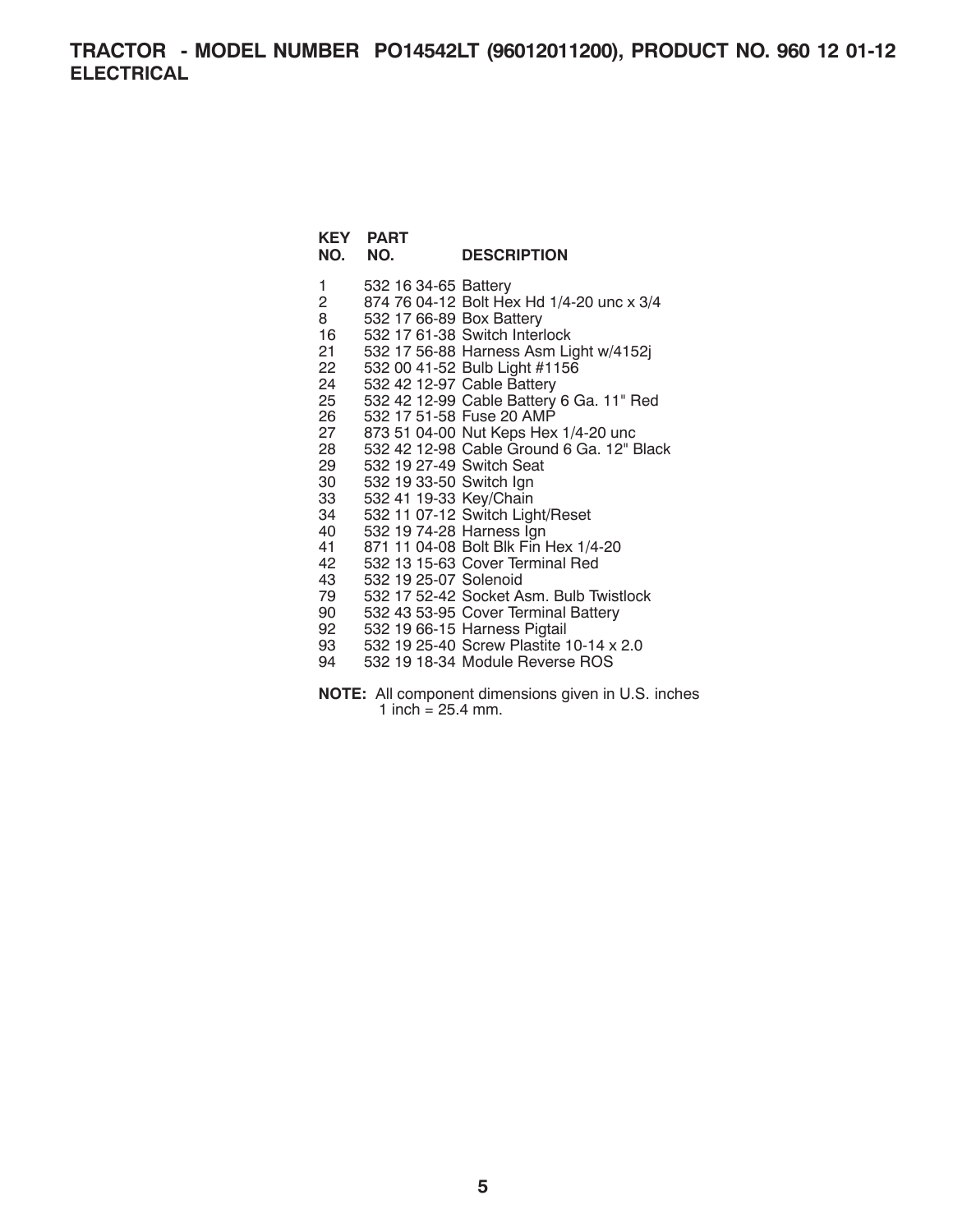**TRACTOR - MODEL NUMBER PO14542LT (96012011200), PRODUCT NO. 960 12 01-12 CHASSIS**

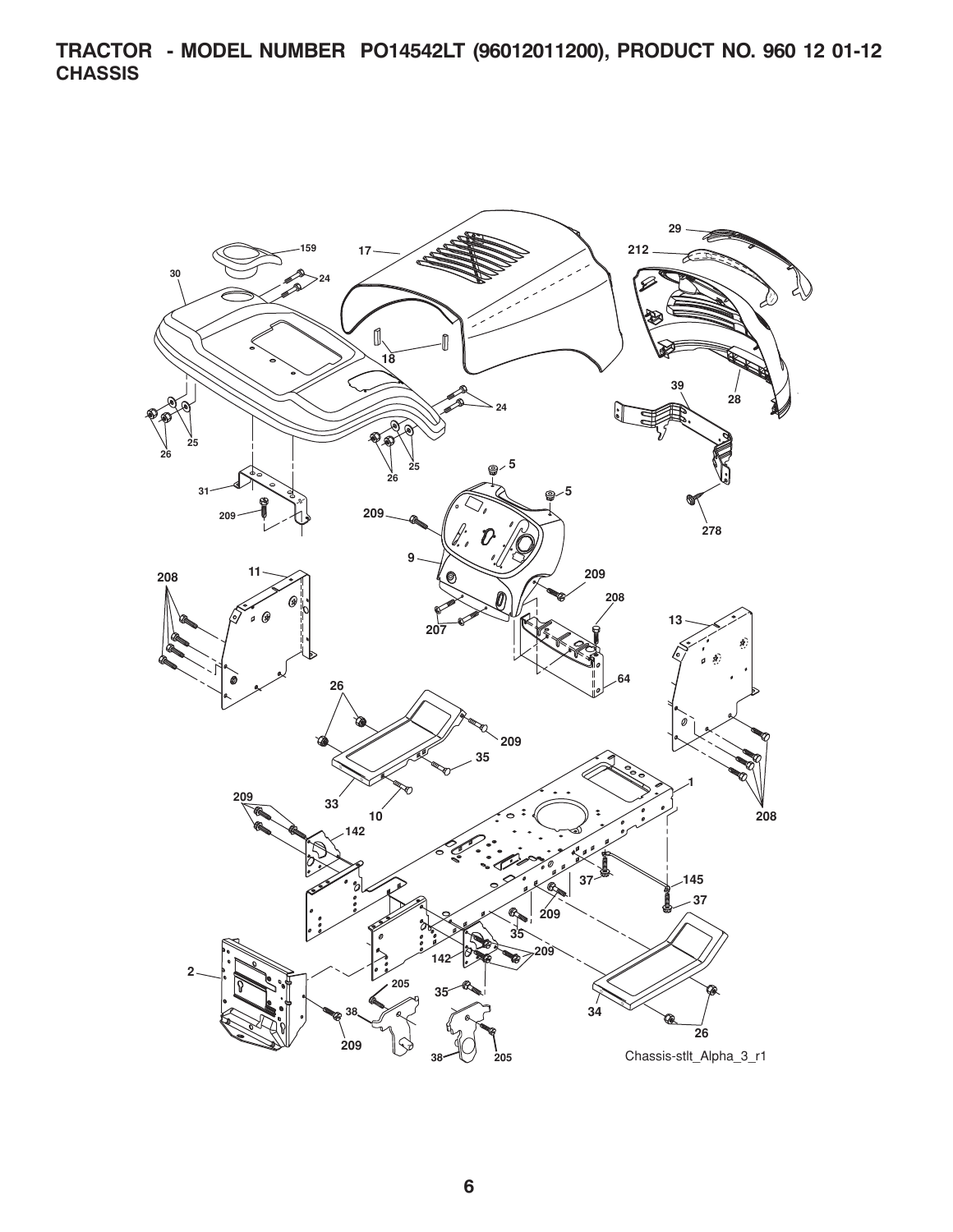**TRACTOR - MODEL NUMBER PO14542LT (96012011200), PRODUCT NO. 960 12 01-12 CHASSIS**

# **KEY PART DESCRIPTION**

- 1 532 17 46-19 Chassis
- 2 532 17 65-54 Drawbar, Stretch
- 5 532 15 52-72 Bumper, Hood/Dash
- 9 532 43 33-53 Dash
- 10 872 14 06-08 Bolt, Carriage 3/8-16 x 1
- 11 532 17 49-96 Panel Dash LH
- 13 532 18 17-19 Panel Slkscr Dash RH
- 17 532 40 61-79 Hood
- 18 532 18 49-21 Bumper Hood
- 24 874 78 06-16 Bolt Fin Hex 3/8-16 unc x 1 Gr. 5<br>25 819 13 13-12 Washer 13/32 x 13/16 x 12 Ga.
- 25 819 13 13-12 Washer 13/32 x 13/16 x 12 Ga.
- 873 80 06-00 Nut Lock Hex w/lns 3/8-16 unc
- 28 532 42 67-41 Grille
- 29 532 19 54-02 Lens Grille Bar 30 532 19 45-89 Fender
- 31 532 13 66-19 Bracket Fender Repl 109873X
- 33 532 17 97-16 Footrest Pnt LH
- 34 532 17 97-17 Footrest Pnt RH
- 35 872 11 06-06 Bolt Rdhd Sht Sqnk 3/8-16 x 3/4
- 37 817 49 05-08 Screw Thdrol 5/16-18 x 1/2 TYT
- 38 532 17 57-10 Bracket Asm. Pivot Mower
- 39 532 18 75-68 Bracket Pivot
- 64 532 15 47-98 Dash Lower
- 142 532 17 57-02 Plate Reinforcement
- 145 532 40 91-67 Rod Pivot Chassis/Hood
- 159 532 18 56-35 Cupholder
- 205 817 49 06-08 Screw Thdrol 3/8-16 x 1/2
- 207 817 67 05-08 Screw 5/16-18 x 1/2
- 208 817 67 06-08 Screw Thdrol 3/8-16 x 1/2
- 209 817 00 06-12 Screw Hex Wsh Thdrol 3/8-16
- 212 532 18 75-69 Insert Lens Reflect
- 278 532 41 63-58 Screw #10 x 0.750 BOS Thread
- 532 00 54-79 Plug Button Blk 359 Dia Choke<br>- 532 18 78-01 Plug Dome Plastic
- 532 18 78-01 Plug Dome Plastic
- **NOTE:** All component dimensions given in U.S. inches 1 inch =  $25.4$  mm.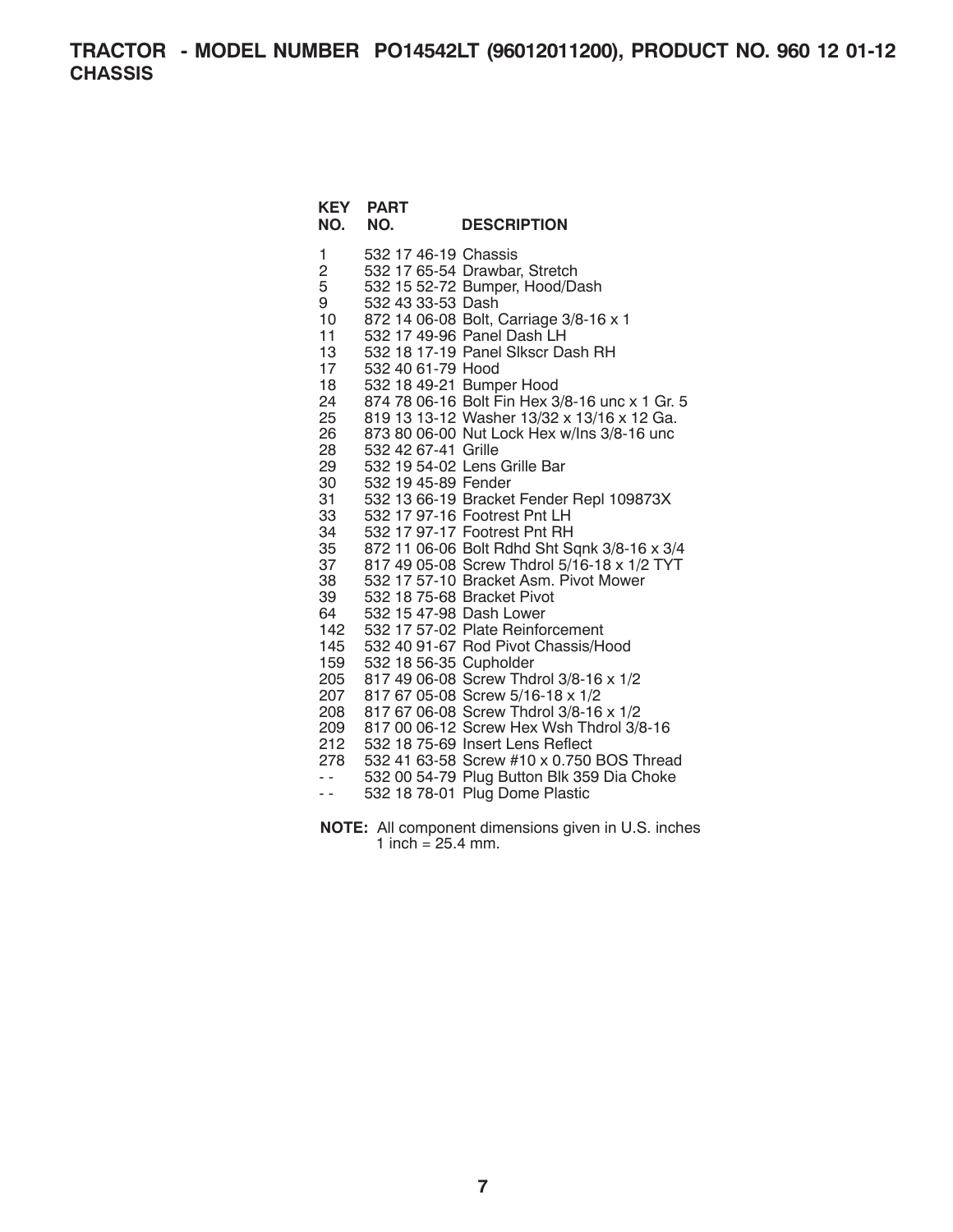**TRACTOR - MODEL NUMBER PO14542LT (96012011200), PRODUCT NO. 960 12 01-12 DRIVE**

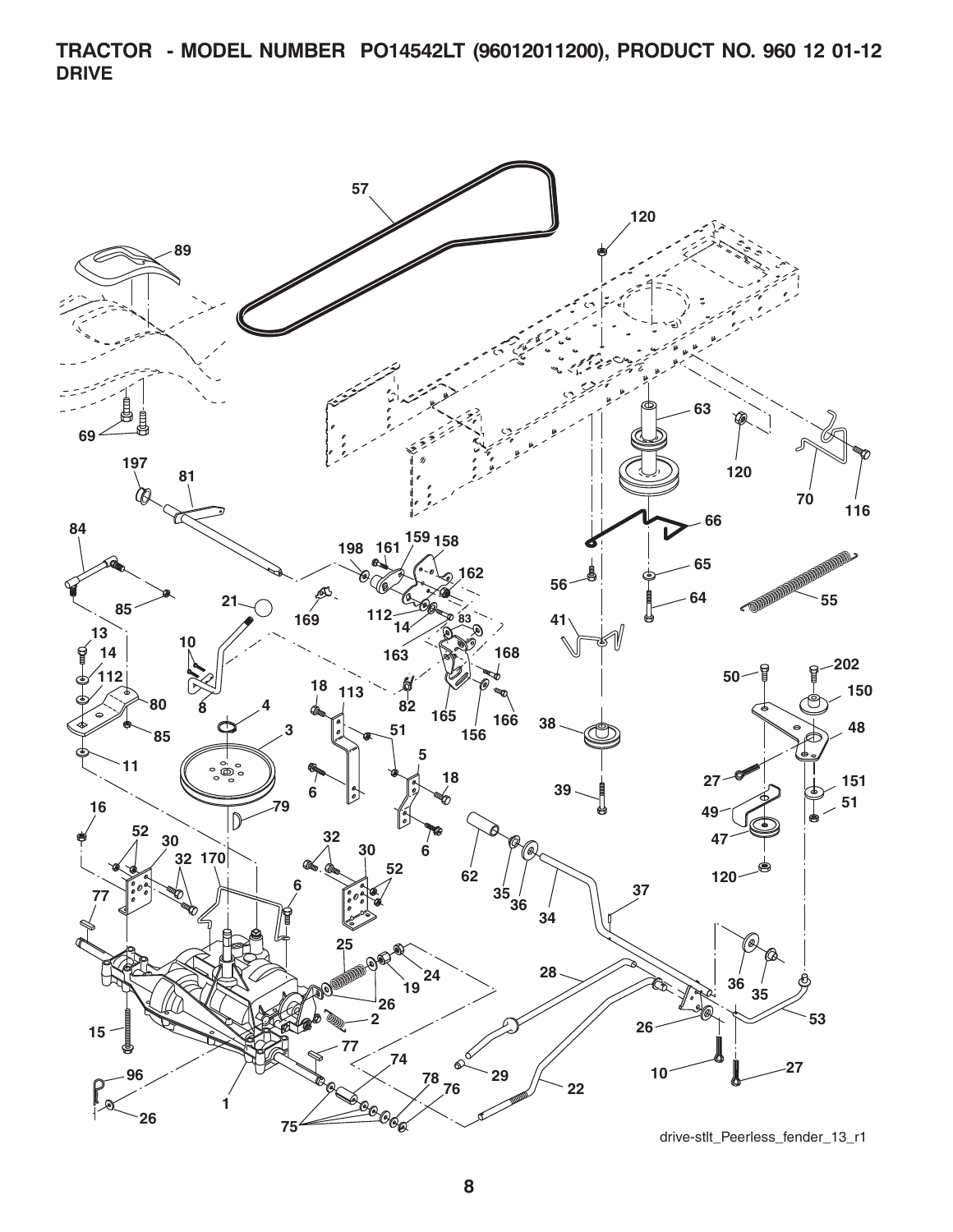#### **KEY PART NO. NO. DESCRIPTION**

| 1<br>2   |                            | Transaxle Peerless 206-545C                                                          |
|----------|----------------------------|--------------------------------------------------------------------------------------|
| 3        |                            | 532 14 66-82 Spring Return Brake T/a Zinc<br>532 12 36-66 Pulley Transaxle 18" Tires |
| 4        |                            | 812 00 00-28 Ring Retainer # 5100-62                                                 |
| 5        |                            | 532 12 15-20 Strap Torque 30 Degrees                                                 |
| 6        |                            | 817 06 05-12 Screw 5/16-18 x 3/4                                                     |
| 8        |                            | 532 19 27-06 Rod Shift Fender Adjust Lt                                              |
| 10       |                            | 876 02 04-16 Pin Cotter 1/8 x 1 Cad                                                  |
| 11       |                            | 532 10 57-01 Washer Plate Shf 388 Sq Hole                                            |
| 13       |                            | 874 55 04-12 Bolt 1/4-28 unf Gr. 8 w/Patch                                           |
| 14       |                            | 810 04 04-00 Washer Lock Hvy Helical                                                 |
| 15       |                            | 874 49 05-40 Bolt Hex FLGHD 5/16-18 Gr. 5                                            |
| 16       |                            | 873 80 05-00 Nut Lock Hex w/ins 5/16-18                                              |
| 18       |                            | 874 78 06-16 Bolt, Fin Hex 3/8-16 unc x 1 Gr. 5                                      |
| 19       |                            | 873 80 06-00 Nut Lock 3/8-16 unc                                                     |
| 21       | 532 10 69-33 Knob          |                                                                                      |
| 22       |                            | 532 13 08-04 Rod Brake Blk Zinc 26 840                                               |
| 24       |                            | 873 35 06-00 Nut Hex Jam 3/8-16 unc                                                  |
| 25       |                            | 532 10 68-88 Spring Rod Brake 2 00 Zinc                                              |
| 26       |                            | 819 13 13-16 Washer 13/32 x 13/16 x 16 Ga.                                           |
| 27       |                            | 876 02 04-12 Pin Cotter 1/8 x 3/4 Cad                                                |
| 28       |                            | 532 17 57-65 Rod Brake Parking LT/YT                                                 |
| 29       |                            | 532 07 16-73 Cap Brake Parking                                                       |
| 30       |                            | 532 16 95-92 Bracket Mtg Transaxle                                                   |
| 32       |                            | 874 76 05-12 Bolt Hex Hd 5/16-18 unc x 3/4                                           |
| 34       |                            | 532 17 55-78 Shaft Asm Pedal Foot                                                    |
| 35       |                            | 532 12 01-83 Bearing Nylon Blk 629 ld                                                |
| 36       |                            | 819 21 16-16 Washer 21/32 x 1 x 16 Ga.                                               |
| 37       |                            | 532 00 15-72 Pin Roll 3/16 x 1"                                                      |
| 38       |                            | 532 17 91-14 Pulley Composite Flat                                                   |
| 39       |                            | 872 11 06-22 Bolt RDHD 3/8-16 unc x 2-3/4 Gr. 5                                      |
| 41       |                            | 532 17 55-56 Keeper Belt Flat Idler                                                  |
| 47       |                            | 532 12 77-83 Pulley Idler V Groove Plastic                                           |
| 48       |                            | 532 15 44-07 Bellcrank Asm                                                           |
| 49       |                            | 532 12 32-05 Retainer Belt Style Spring                                              |
| 50       |                            | 872 11 06-12 Bolt Carr. Sh. 3/8-16 x 1-1/2 Gr. 5                                     |
| 51       |                            | 873 68 06-00 Nut Crownlock 3/8-16 unc                                                |
| 52<br>53 | 532 19 96-52 Link Clutch   | 873 68 05-00 Nut Crownlock 5/16-18 unc                                               |
| 55       |                            | 532 10 57-09 Spring Return Clutch 6 75                                               |
| 56       |                            | 817 06 06-20 Screw 3/8-16 x 1-1/4                                                    |
| 57       |                            | 532 13 82-55 V-Belt Ground Drive                                                     |
| 62       |                            | 532 00 88-83 Cover Pedal Blk Round                                                   |
| 63       | 532 17 54-10 Engine Pulley |                                                                                      |
| 64       | 532 17 39-37 Bolt Hex      |                                                                                      |
|          |                            |                                                                                      |

# **KEY PART NO. NO. DESCRIPTION**

- 65 810 04 07-00 Washer Lock Hvy Hlcl Spr 7/16 66 532 15 47-78 Keeper Belt Engine Foolproof 69 532 14 24-32 Screw Hex wsh HiLo 1/4 x 1/2 unc 70 532 13 46-83 Guide Belt Mower Drive RH 74 532 13 70-57 Spacer Axle<br>75 532 12 17-49 Washer 25/3 75 532 12 17-49 Washer 25/32 x 1 1/4 x 16 Ga. 76 812 00 00-01 E-ring #5133-75<br>77 532 12 35-83 Kev Square 2 0 : 77 532 12 35-83 Key Square 2 0 x 1845/ 1865 78 532 12 17-48 Washer 25/32 x 1-5/8 x 16 Ga. 79 532 00 22-28 Key Woodruff #9 3/16 x 3/4 80 532 14 50-90 Arm Shift<br>81 532 16 55-92 Shaft Asn 81 532 16 55-92 Shaft Asm Cross Tapered PMST/20<br>82 532 16 57-11 Spring Torsion T/a 82 532 16 57-11 Spring Torsion T/a<br>83 819 17 12-16 Washer 17/32 x 3/4 83 819 17 12-16 Washer 17/32 x 3/4 x 16 Ga.<br>84 532 16 62-31 Link Transaxle 84 532 16 62-31 Link Transaxle 85 532 15 03-60 Nut Lock Center 1/4 - 28 FNTHD<br>89 532 19 49-71 Console Shift STLT 89 532 19 49-71 Console Shift STLT<br>96 532 00 44-97 Retainer Spring 1" 96 532 00 44-97 Retainer Spring 1" 112 819 09 12-10 Washer 9/32 x 3/4 x 10 Ga. 113 532 12 72-85 Strap Torque LT 116 872 14 06-08 Bolt Rdhd Sq Neck 3/8-16 x 1 120 873 90 06-00 Nut Lock Flg. 3/8-16 unc 150 532 17 54-56 Spacer Retainer 819 13 32-10 Washer 13/32 x 2 x 10 156 532 16 60-02 Washer Srrted 5/16ID x 1.125 158 532 16 55-89 Bracket Shift Mount 159 532 18 39-00 Hub Tapered Flange Shift Lt 161 872 14 04-06 Bolt Rdhd Sqnk 1/4-20 x 3/4 162 873 68 04-00 Nut Crownlock 1/4-20 unc 163 874 78 04-16 Bolt Hex Fin 1/4-20 unc x 1 Gr. 5 165 532 16 56-23 Bracket Pivot Lever 166 817 49 05-10 Screw 5/16-18 x 5/8 168 532 16 54-92 Bolt Shoulder 5/16-18 x .561 169 532 16 55-80 Plate Fastening 170 532 18 74-14 Keeper Belt Transaxle Gear 197 532 16 96-13 Nyliner Snap-In 198 532 16 95-93 Washer Nyliner 202 872 11 06-14 Bolt RdHd 3/8-16 unc x 1-3/4 Gr. 5
- **NOTE:** All component dimensions given in U.S. inches 1 inch =  $25.4 \, \text{mm}$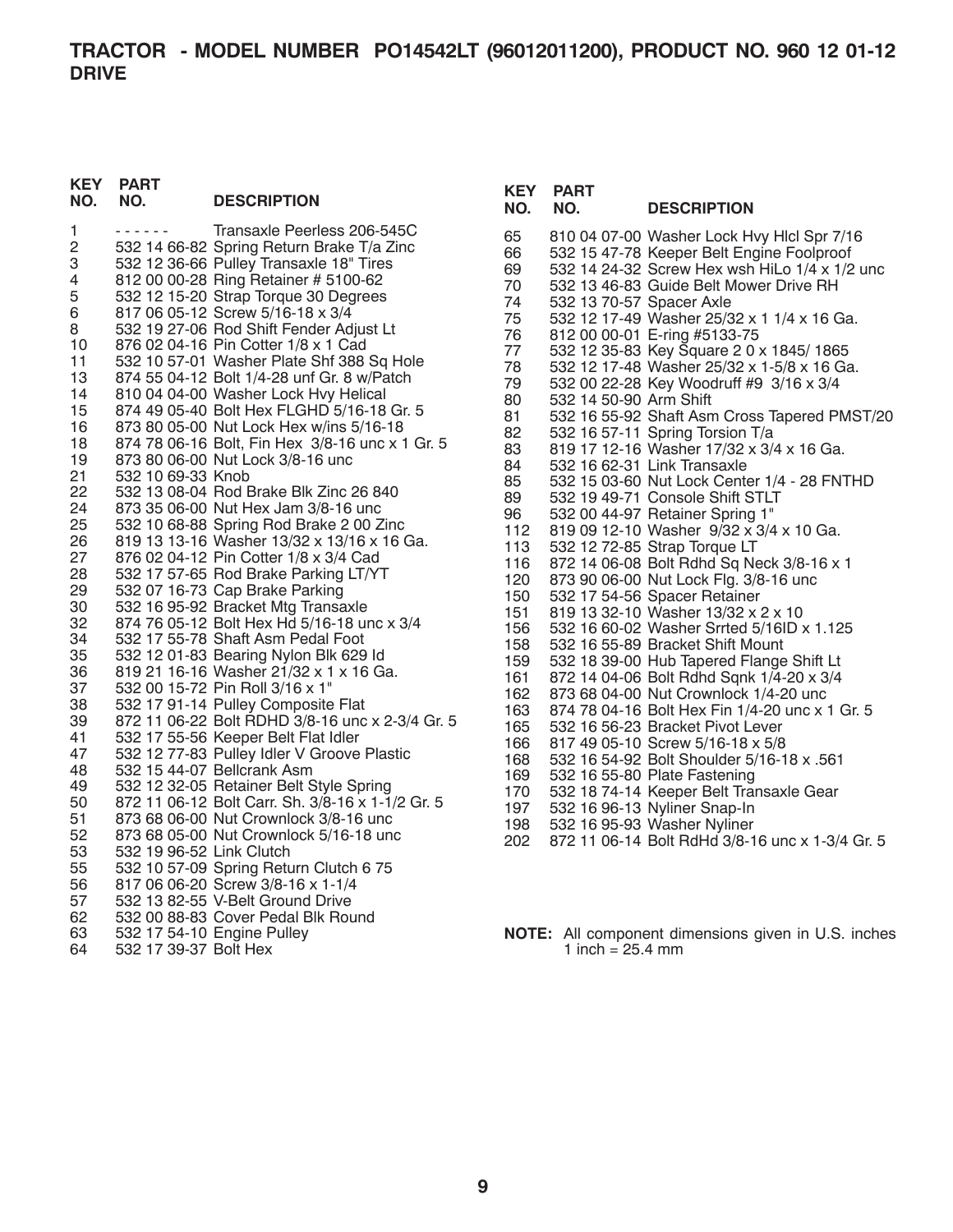**TRACTOR - MODEL NUMBER PO14542LT (96012011200), PRODUCT NO. 960 12 01-12 ENGINE**

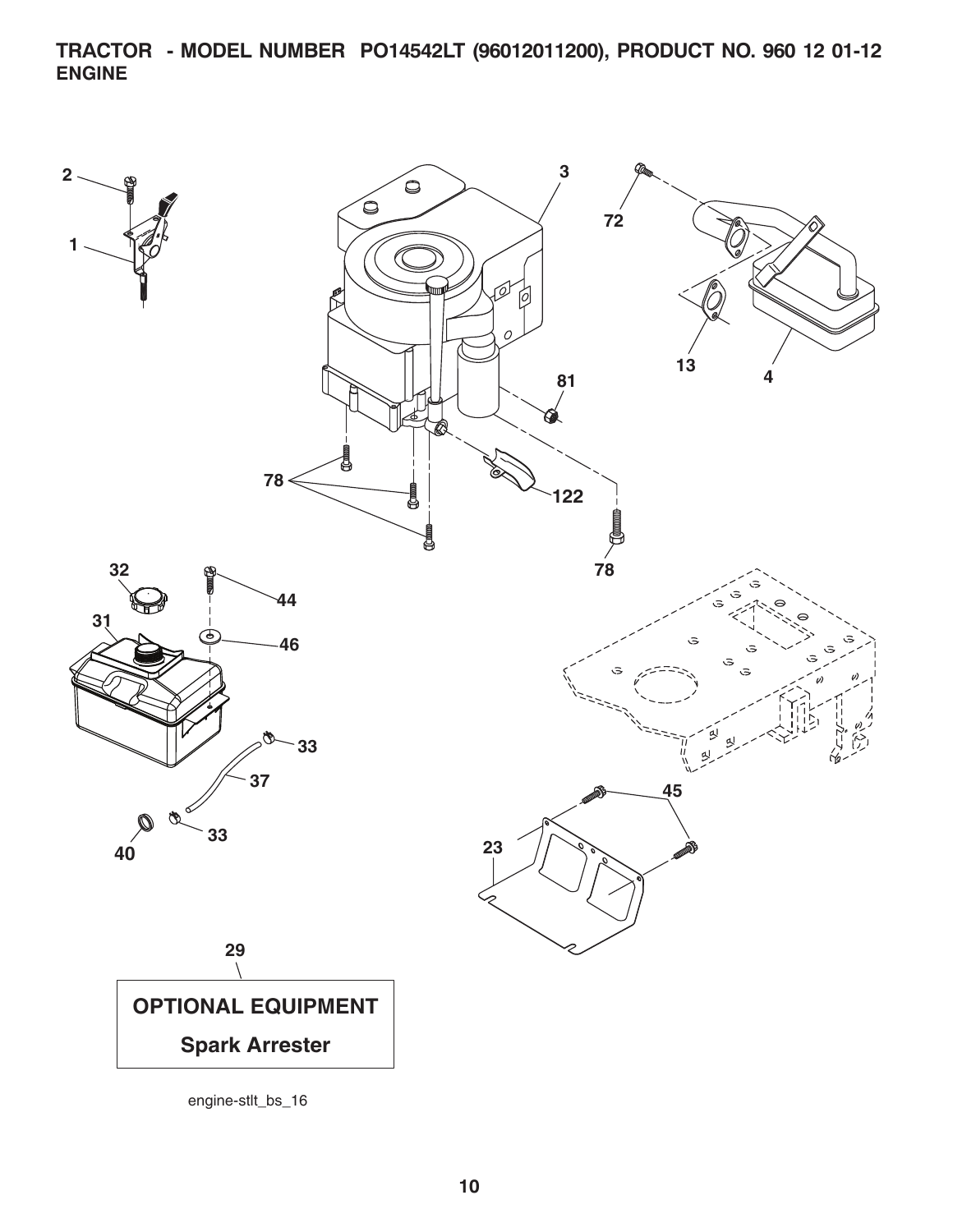| KEY            | <b>PART</b>             |                                              |
|----------------|-------------------------|----------------------------------------------|
| NO.            | NO.                     | <b>DESCRIPTION</b>                           |
| 1              |                         | 532 17 05-51 Control Th/ch Flag              |
| $\overline{2}$ |                         | 817 72 04-08 Screw Hex Thd Cut 1/4-20 x 1/2  |
| 3              |                         | Engine, B&S 31C707-0603-B1                   |
| $\overline{4}$ |                         | 532 13 73-52 Muffler Exhaust B&S             |
| 13             |                         | 532 16 52-91 Gasket Eng 1 313 ld Tin Plated  |
| 23             |                         | 532 16 98-37 Shield BRN/DBR Guard            |
| 29             |                         | 532 13 71-80 Kit Spark Arrestor (Flat Scrn)  |
| 31             |                         | 532 40 75-45 Tank Fuel Front                 |
| 32             | 532 43 02-20 Cap Fuel   |                                              |
| 33             | 532 12 34-87 Clamp Hose |                                              |
| 37             | 532 40 11-37 Line Fuel  |                                              |
| 40             |                         | 532 12 40-28 Bushing Snap Nyl Blk Fuel Line  |
| 44             |                         | 817 67 04-12 Screw Thdrol 1/4-20 x 3/4       |
| 45             |                         | 817 00 06-12 Screw Hex Wsh Thdrol 3/8-16     |
| 46             |                         | 819 09 14-16 Washer 9/32 x 7/8 x 16 Ga.      |
| 72             |                         | 532 19 23-34 Screw Socket Head 5/16-18 x 3/4 |
| 78             |                         | 817 06 06-20 Screw 3/8-16 x 1-1/4            |
| 81             |                         | 873 51 04-00 Nut Keps Hex 1/4-20 unc         |
| 122            |                         | 532 42 19-22 Extension Drain Oil             |
|                |                         |                                              |

**NOTE:** All component dimensions given in U.S. inches 1 inch =  $25.4 \, \text{mm}$ 

For engine service and replacement parts, call the toll free number for your engine manufacturer listed below: Briggs & Stratton 1-800-233-3723

## **Engine Power Rating Information**

The gross power rating for individual gas engine models is labeled in accordance with SAE (Society of Automotive Engineers) code J1940 (Small Engine Power & Torque Rating Procedure), and rating performance has been obtained and corrected in accordance with SAE J1995 (Revision 2002-05). Torque values are derived at 3060 RPM; horsepower values are derived at 3600 RPM. Actual gross engine power will be lower and is affected by, among other things, ambient operating conditions and engine-to-engine variability. Given both the wide array of products on which engines are placed and the variety of environmental issues applicable to operating the equipment, the gas engine will not develop the rated gross power when used in a given piece of power equipment (actual "on-site" or net power). This difference is due to a variety of factors including, but not limited to, accessories (air cleaner, exhaust, charging, cooling, carburetor, fuel pump, etc.), application limitations, ambient operating conditions (temperature, humidity, altitude), and engine-to-engine variability. Due to manufacturing and capacity limitations, Briggs & Stratton may substitute an engine of higher rated power for this Series engine.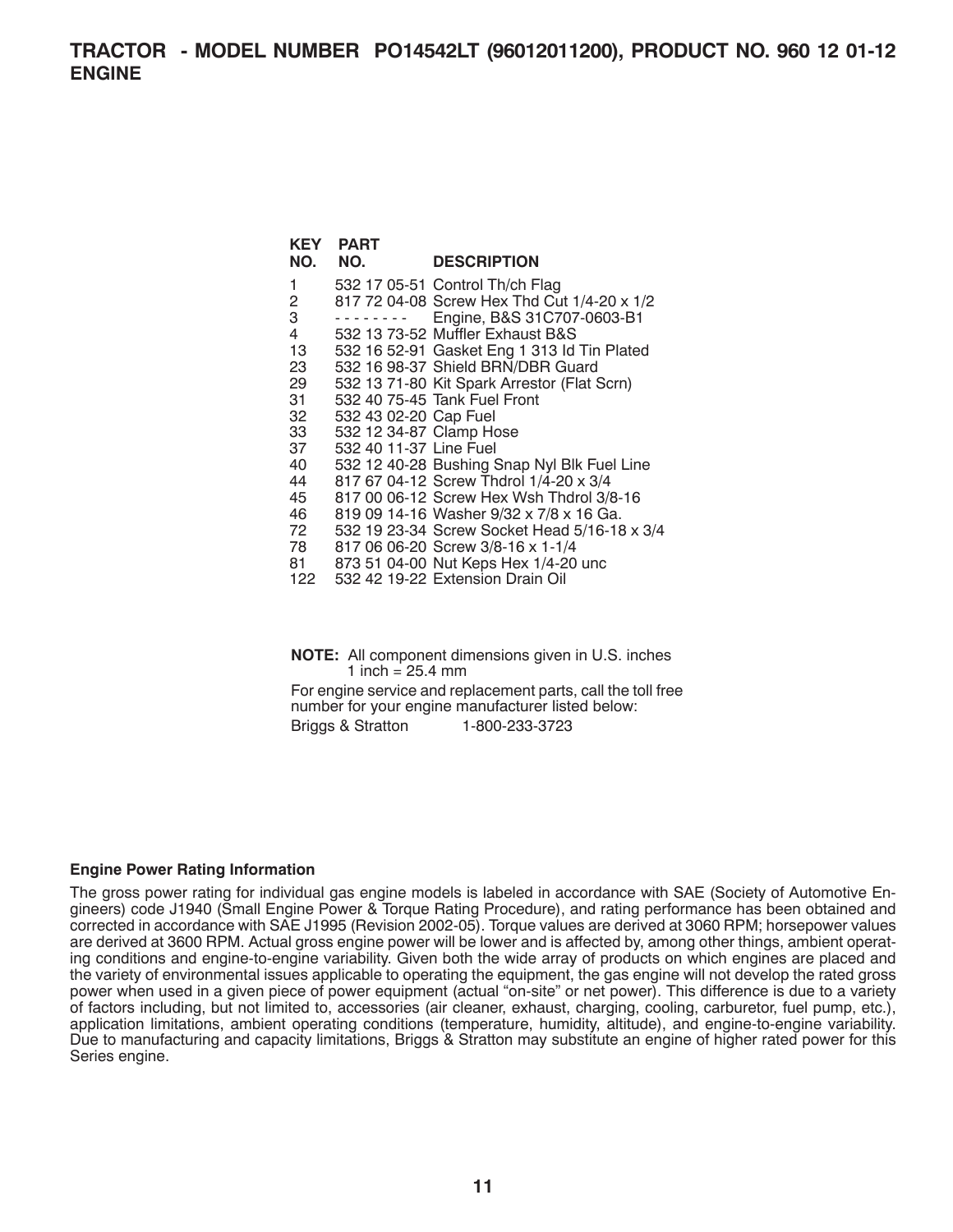**TRACTOR - MODEL NUMBER PO14542LT (96012011200), PRODUCT NO. 960 12 01-12 STEERING**

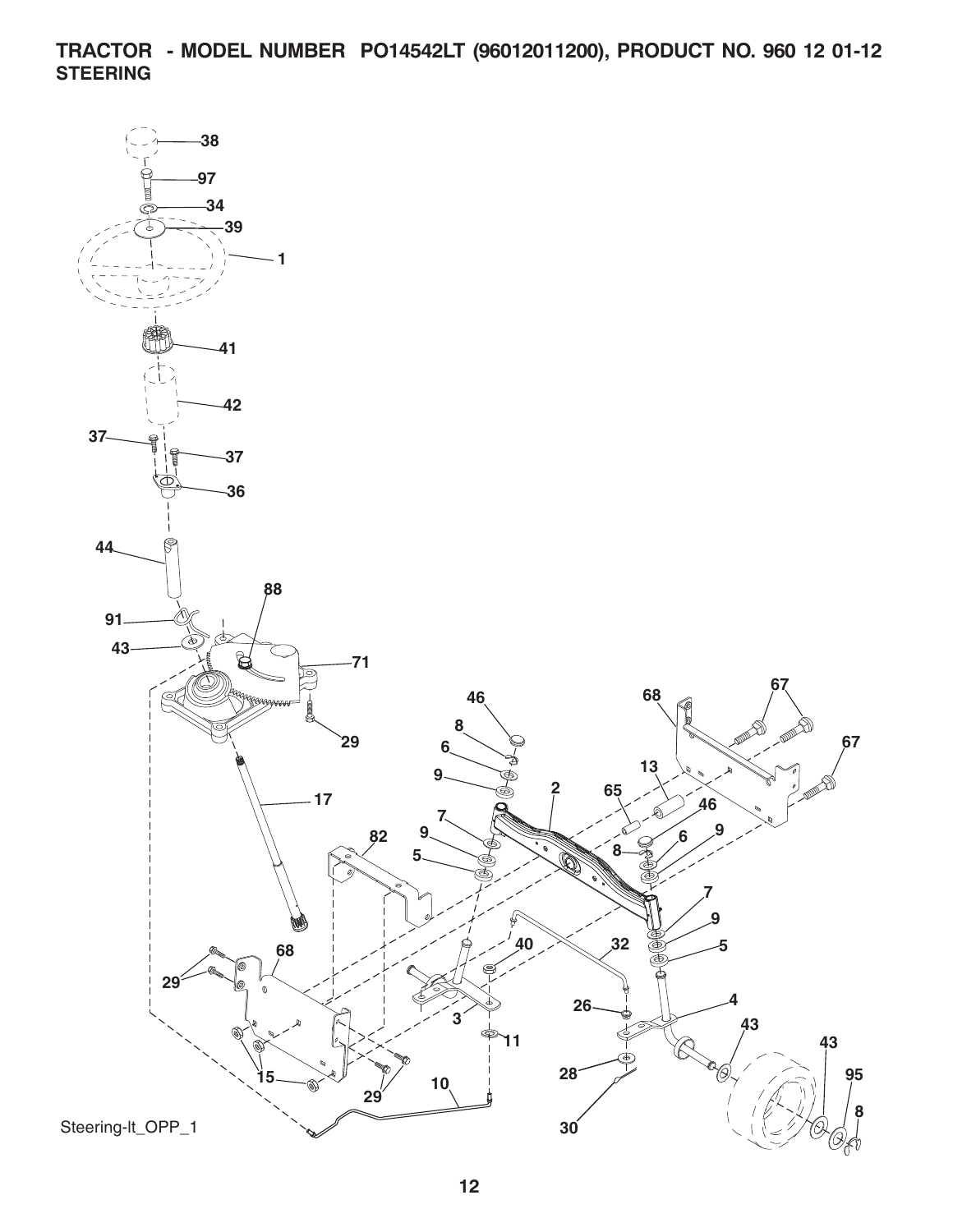**TRACTOR - MODEL NUMBER PO14542LT (96012011200), PRODUCT NO. 960 12 01-12 STEERING**

| <b>KEY</b><br>NO. | <b>PART</b><br>NO.         | <b>DESCRIPTION</b>                                                         |
|-------------------|----------------------------|----------------------------------------------------------------------------|
| 1                 |                            | 532 42 45-43 Wheel Steering                                                |
| $\overline{c}$    | 532 41 81-68 Axle Asm      |                                                                            |
| 3                 |                            | 532 16 98-40 Spindle Asm LH                                                |
| 4                 |                            | 532 16 98-39 Spindle Asm RH                                                |
| 5                 |                            | 532 00 62-66 Bearing Race Thrust Harden                                    |
| 6                 |                            | 532 12 17-48 Washer 25/32 x 1-5/8 x 16 Ga.                                 |
| 7                 |                            | 819 27 20-16 Washer 27/32 x 1-1/4 x 16 Ga.                                 |
| 8                 |                            | 812 00 00-29 Ring Klip #t5304-75                                           |
| 9                 |                            | 532 00 33-66 Bearing Col Strg Blk                                          |
| 10                | 532 17 51-21 Link Drag     |                                                                            |
| 11                |                            | 810 04 06-00 Washer Lock Hvy Hlcl Spr 3/8                                  |
| 13                |                            | 532 13 65-18 Spacer Brace Axle                                             |
| 15                |                            | 873 90 06-00 Nut lock Flg. 3/8-16 unc                                      |
| 17                |                            | 532 41 13-86 Shaft Asm Strg                                                |
| 26                |                            | 532 12 68-47 Bushing Link Drag Blk LR                                      |
| 28                |                            | 819 13 14-16 Washer 13/32 x 7/8 x 16 Ga.                                   |
| 29                |                            | 817 00 06-12 Screw 3/8-16 x 3/4                                            |
| 30                |                            | 876 02 04-12 Pin Cotter 11/32 ID x 2 3/8 OD x 12 Ga.                       |
| 32<br>34          |                            | 532 19 27-57 Rod Tie Wire Form 19 75 Mech<br>810 04 05-00 Washer Lock 5/16 |
| 36                |                            | 532 15 50-99 Bushing Strg 5/8 ld Dash                                      |
| 37                | 532 15 29-27 Screw         |                                                                            |
| 38                |                            | 532 42 46-91 Cap Wheel Steer                                               |
| 39                |                            | 819 11 38-12 Washer 11/32 x 2 3/8 OD x 12 Ga.                              |
| 40                |                            | 873 54 06-00 Nut Crownlock 3/8-24                                          |
| 41                |                            | 532 18 67-37 Adaptor Wheel Strg                                            |
| 42                |                            | 532 16 96-33 Boot Dash Mtl Steering Blk                                    |
| 43                |                            | 532 12 17-49 Washer 25/32 x 1 1/4 x 16 Ga.                                 |
| 44                |                            | 532 19 07-52 Extension Steering                                            |
| 46                |                            | 532 12 12-32 Cap Spindle Fr Top Blk                                        |
| 65                |                            | 532 41 47-36 Spacer Brace Axle                                             |
| 67                |                            | 872 11 06-18 Bolt RDHD SQNK 3/8-16 x 2-1/4                                 |
| 68                | 532 16 98-27 Brace Axle    |                                                                            |
| 71                |                            | 532 17 51-46 Steering Asm.                                                 |
| 82                |                            | 532 19 99-78 Bracket Susp Chassis Front                                    |
| 88                |                            | 532 17 51-18 Bolt Shoulder 7/16-20                                         |
| 91                | 532 17 55-53 Clip Steering |                                                                            |
| 95                |                            | 532 18 89-67 Washer Harden .793 x 1.637 x 060                              |
| 97                |                            | 532 42 89-82 Bolt Fin Hex 5/16-18 x 4 w/Patch                              |
|                   |                            |                                                                            |

**NOTE:** All component dimensions given in U.S. inches 1 inch =  $25.4$  mm.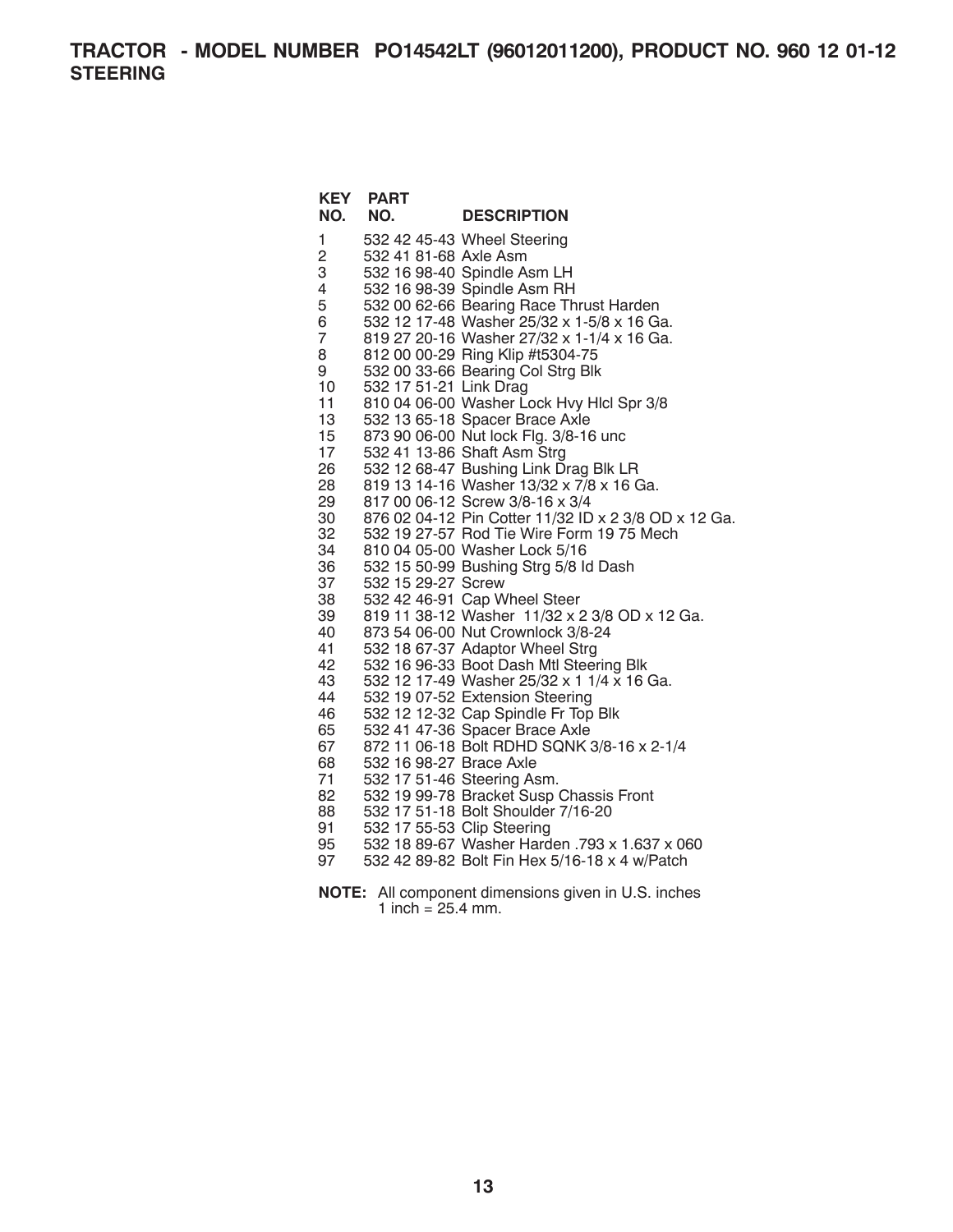**TRACTOR - MODEL NUMBER PO14542LT (96012011200), PRODUCT NO. 960 12 01-12 SEAT**



seat-stlt\_knob\_1

### **KEY PART**

#### **NO. NO. DESCRIPTION**

1 532 40 10-42 Seat

- 2 532 14 05-51 Bracket Seat Pivot
- 3 871 11 06-16 Bolt Hex 3/8 16 x 1
- 4 819 13 16-10 Washer 13/32 x 1 x10 Ga.
- 5 532 14 50-06 Clip Push-In Hinged
- 6 873 80 06-00 Nut Lock Hex w/Ins 3/8 16
- 7 532 12 41-81 Spring Seat Cprsn 2 250 Blk Zi
- 8 817 00 06-16 Screw 3/8-16 x 1.5<br>9 819 13 16-14 Washer 13/32 x 1 x
- 9 819 13 16-14 Washer 13/32 x 1 x 14 Ga.
- 10 532 19 55-30 Pan Pnt Seat
- 11 532 16 63-69 Knob Seat
- 12 532 17 46-48 Bracket Pnt Mounting Switch

#### **KEY PART**

#### **NO. NO. DESCRIPTION**

- 13 532 12 12-48 Bushing Snap Blk Nyl
- 14 872 05 04-12 Bolt Rdhd Sht Nk 1/4 20 x 1 -1/2
- 15 532 13 43-00 Spacer Split .28 x .96
- 16 532 12 12-50 Spring Cprsn
- 17 532 12 39-76 Nut Lock 1/4 Lge Flg
- 21 532 17 18-52 Bolt Shoulder 5/16-18 unc-2A<br>22 873 80 05-00 Nut Lock Hex w/lns 5/16 18
- 22 873 80 05-00 Nut Lock Hex w/Ins 5/16 18
- 24 819 17 19-12 Washer 17/32 x 1-3/16 x 12 Ga.
- 25 532 12 70-18 Bolt Shoul der 5/16-18 x .62
- **NOTE:** All component dimensions given in U.S. inches 1 inch =  $25.4$  mm.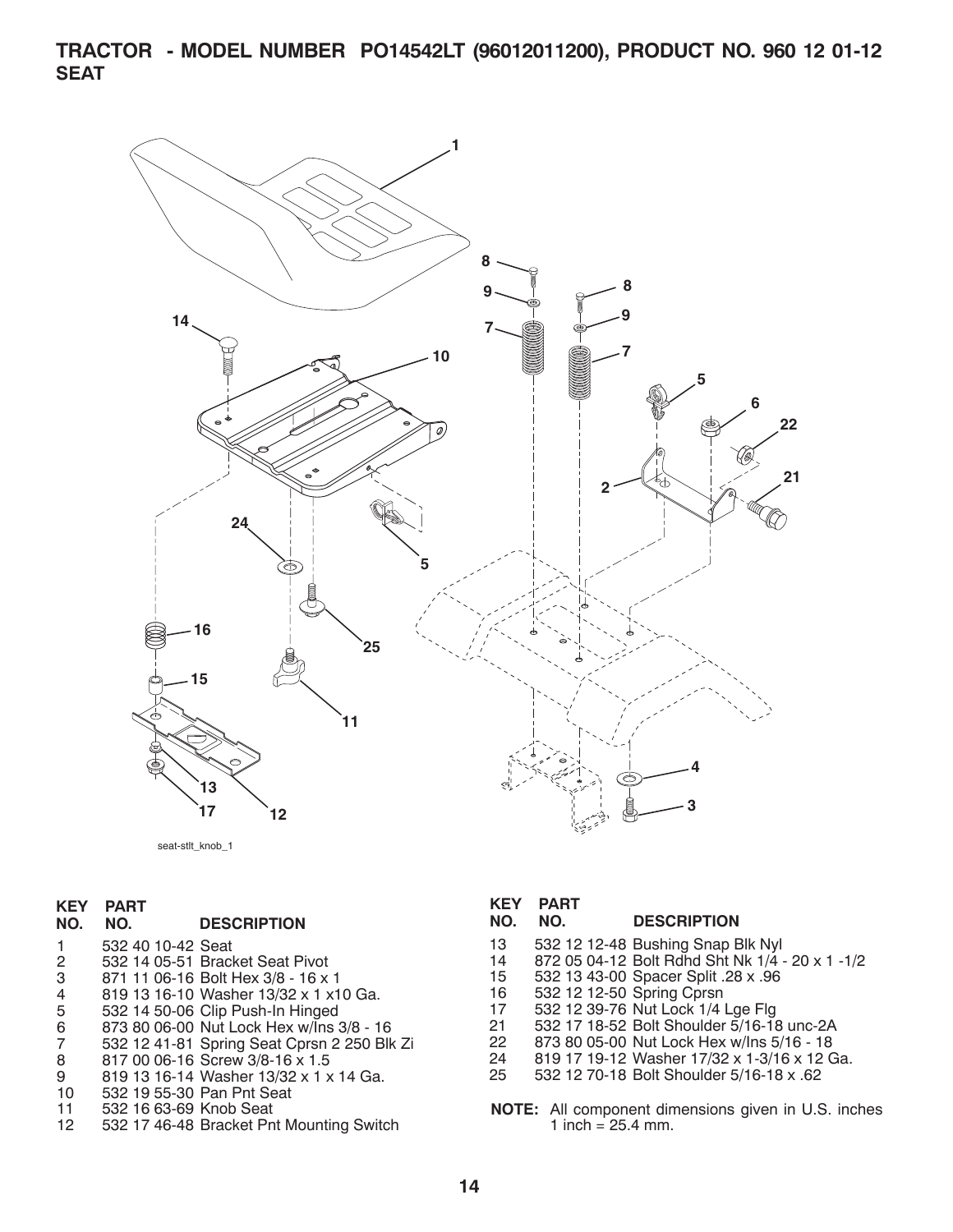# **TRACTOR - MODEL NUMBER PO14542LT (96012011200), PRODUCT NO. 960 12 01-12 DECALS**



|         | <b>KEY PART</b> |                    |
|---------|-----------------|--------------------|
| NO. NO. |                 | <b>DESCRIPTION</b> |

| 2 | 532 43 84-25 Decal, Replacement |
|---|---------------------------------|
| 3 | 532 43 10-89 Decal, Engine HP   |

- 4 532 17 05-63 Decal, Warning
- 5 532 43 19-85 Decal, Fender
- 6 532 41 16-57 Decal, Fender Warning (E&F)
- 7 532 43 19-82 Decal, Ins Str Wh
- 9 532 43 19-86 Decal, Fender<br>10 532 16 03-96 Decal, V-Belt 9
- 532 16 03-96 Decal, V-Belt Sch.

# **WHEELS & TIRES**



# **KEY PART**

### **DESCRIPTION**

- 11 532 43 84-87 Decal, Lower Dash
- 12 532 43 19-83 Decal, Hood RH/LH
- 15 532 14 50-05 Decal, Caution, Battery
- - 532 18 10-90 Pad Footrest RH
- - 532 18 10-91 Pad Footrest LH
- - 532 13 83-11 Decal, Handle Lft Height Adj.
- - 532 43 85-11 Manual, Operator's, English/Spanish
- - 532 43 85-13 Manual, Parts, English

# **KEY PART**

## **NO. NO. DESCRIPTION**

- 1 532 05 91-92 Cap, Tire Valve
- 2 532 06 51-39 Stem, Valve
- 3 532 10 62-22 Tire, Front
- 4 532 05 99-04 Tube, Front (Service item only)
- 5 532 10 67-32 Rim Assembly, 6" Front
- 6 532 00 02-78 Fitting, Grease (Front wheel only)
- 7 532 00 90-40 Bearing, Flange (Front wheel only)
- 8 532 10 61-08 Rim Assembly, 8" Rear
- 9 532 42 05-31 Tire, Rear<br>10 532 00 71-52 Tube, Rea
- 532 00 71-52 Tube, Rear (Service item only)
- 11 532 43 25-10 Cap, Hub Axle
- - 532 14 43-34 Sealant, Tire (10 oz. Tube)
- **NOTE:** All component dimensions given in U.S. inches 1 inch =  $25.4$  mm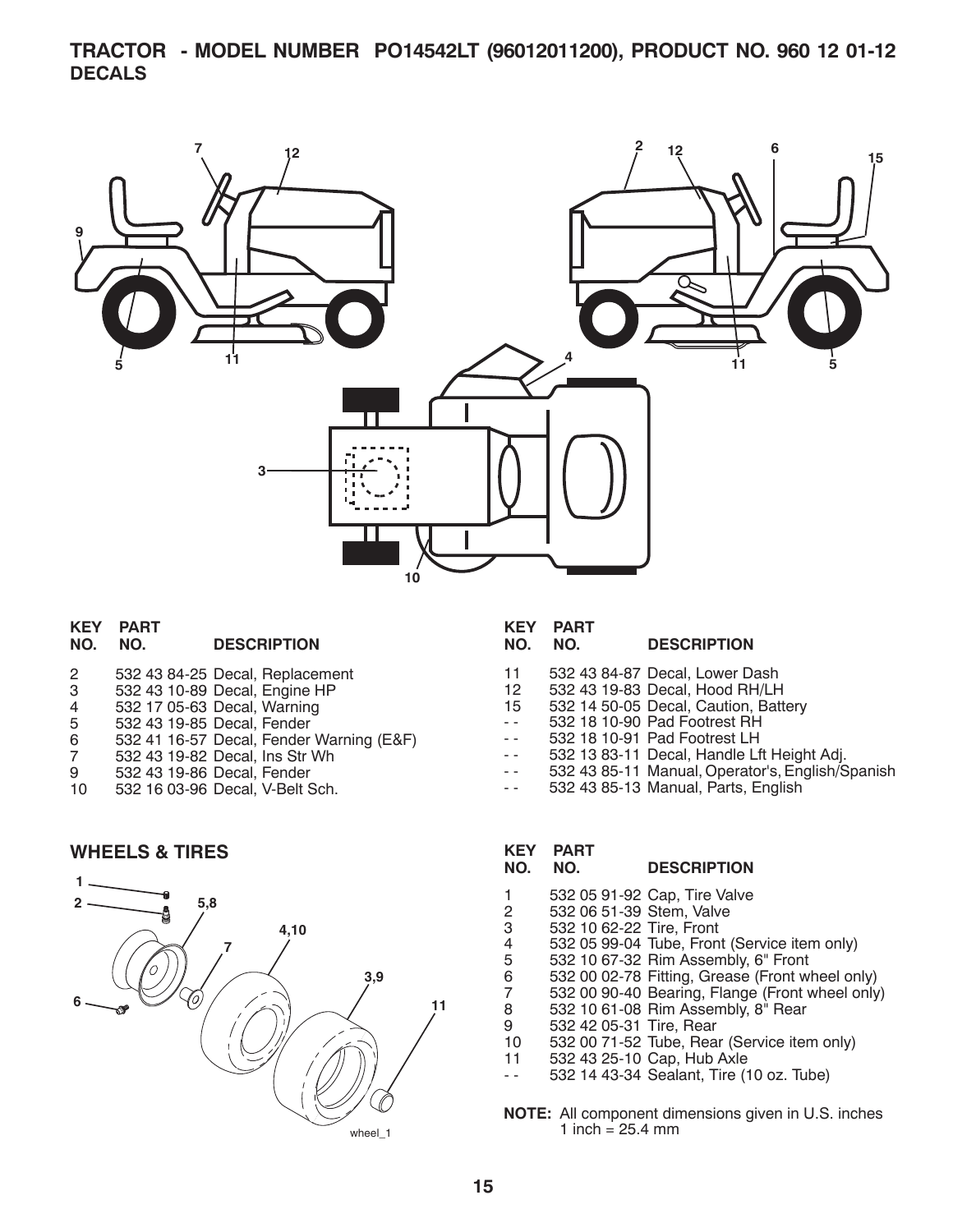**TRACTOR - MODEL NUMBER PO14542LT (96012011200), PRODUCT NO. 960 12 01-12 MOWER DECK**



42\_deck\_std\_2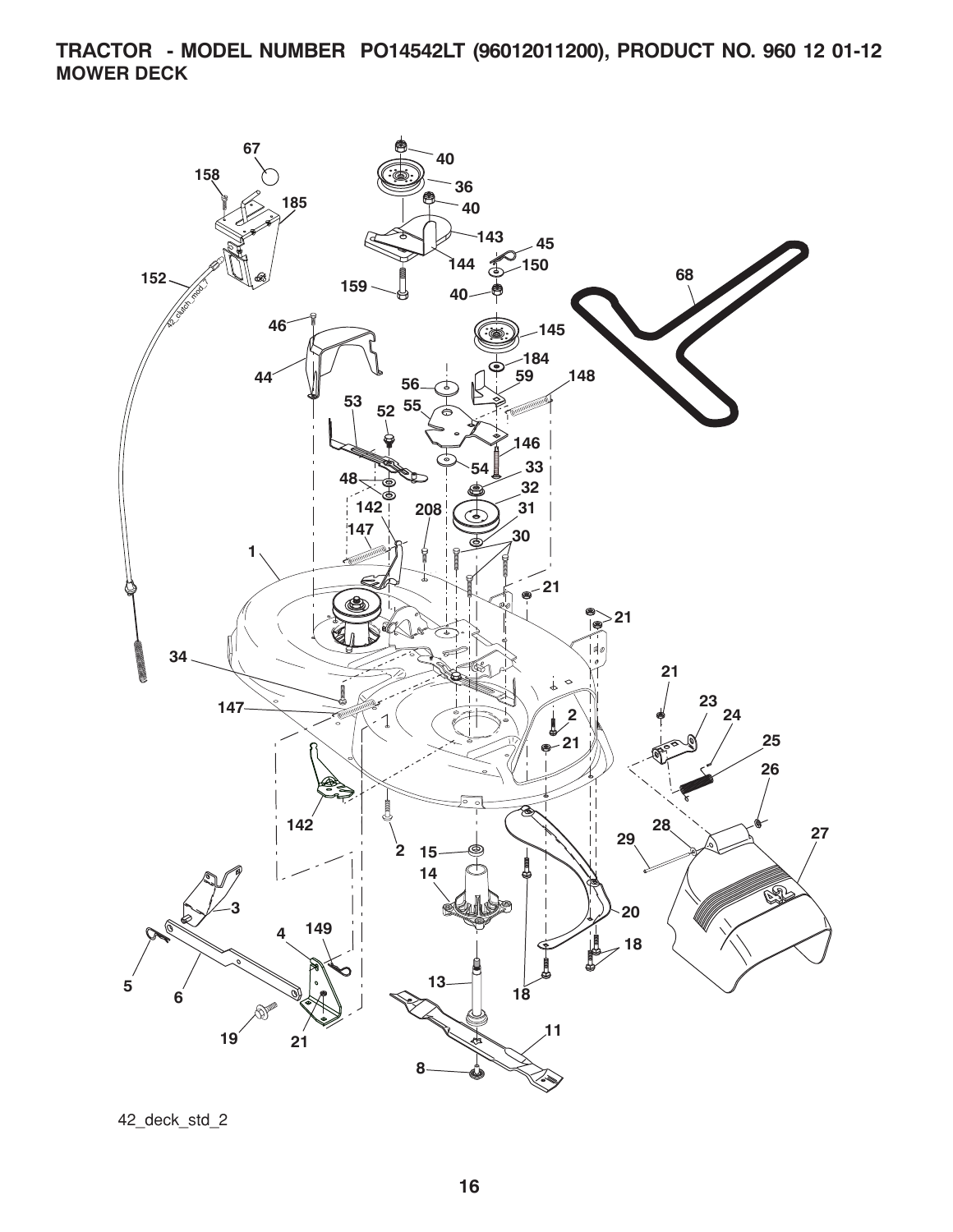| <b>KEY</b><br>NO.                        | <b>PART</b><br>NO.        | <b>DESCRIPTION</b>                               | <b>KEY</b><br>NO.                     | <b>PART</b><br>NO.      | <b>DESCRIPTION</b>                                         |
|------------------------------------------|---------------------------|--------------------------------------------------|---------------------------------------|-------------------------|------------------------------------------------------------|
| 1.                                       |                           | 532 16 58-92 Mower Deck Assembly, 42"            | 44                                    |                         | 532 14 00-88 Guard, Mandrel, LH                            |
| 2                                        | 872 14 05-06 Bolt         |                                                  | 45                                    | 532 00 44-97 Retainer   |                                                            |
| 3                                        |                           | 532 13 80-17 Bracket Asm Fr. Sway Bar 3/42       | 46                                    |                         | 532 13 77-29 Screw, Thdrol 1/4-20 x 5/8 T                  |
| 4                                        |                           | 532 16 54-60 Bracket Asm Deck 42" Sway Bar       | 48                                    |                         | 532 13 39-44 Washer, Hardened                              |
| 5                                        |                           | 532 00 49-39 Retainer Spring                     | 52                                    |                         | 532 13 98-88 Bolt, Shoulder 5/16-18 unc                    |
| 6                                        |                           | 532 17 80-24 Bar Sway Deck                       | 53                                    |                         | 532 18 49-07 Arm Assembly, Pad, Brake                      |
| 8                                        |                           | 532 19 30-03 Bolt/Washer Asm. 7/16-20 unf        | 54                                    |                         | 532 17 85-15 Washer, Hardened                              |
|                                          |                           | (The following Blades are available)             | 55                                    | 532 15 50-46 Arm, Idler |                                                            |
| 11                                       |                           | 532 13 89-71 Blade Mower 42" Hi-Lift (for bag-   | 56                                    |                         | 532 16 57-23 Spacer, Retainer                              |
|                                          |                           | ging and discharging)                            | 59                                    |                         | 532 14 10-43 Guard TUV Idler                               |
| $\frac{1}{2} \left( \frac{1}{2} \right)$ |                           | 532 13 41-49 Blade, Mulching 42" Std (for mulch- | 67                                    | 532 10 69-32 Knob Round |                                                            |
|                                          |                           | ing mowers only)                                 | 68                                    |                         | 532 14 49-59 V-Belt, 42" Mower                             |
| $\frac{1}{2}$                            |                           | 532 13 97-75 Blade Mulching 42" Premium (For     | 142                                   |                         | 532 19 57-84 Anchor Spring Brake Mower                     |
|                                          |                           | better wear when mulching)                       | 143                                   |                         | 532 15 71-09 Bracket Arm Idler 42"                         |
| $\sim$ $\sim$                            |                           | 532 42 47-52 Blade 42 3N1                        | 144                                   |                         | 532 15 86-34 Keeper Belt 42" Clutch Cable                  |
| $\frac{1}{2}$                            |                           | 532 42 27-19 Blade 42 3N1 Premium                | 145                                   |                         | 532 16 58-88 Pulley Idler Flat                             |
| 13                                       |                           | 532 19 28-72 Shaft Asm. Mandrel                  | 146                                   |                         | 532 17 19-77 Bolt Carriage Idler                           |
| 14                                       |                           | 532 18 72-81 Housing Mandrel                     | 147                                   |                         | 532 13 13-35 Spring Extension                              |
| 15                                       |                           | 532 11 04-85 Bearing, Ball, Mandrel              | 148                                   |                         | 532 16 90-22 Spring Return Idler                           |
| 18                                       |                           | 872 14 05-05 Bolt, Carriage 5/16-18 x 5/8        | 149                                   |                         | 532 16 58-98 Retainer Spring Yellow                        |
| 19                                       |                           | 532 13 28-27 Bolt, Shoulder                      | 150                                   |                         | 819 09 12-10 Washer 9/32 x 3/4 x 10 Ga.                    |
| 20                                       |                           | 532 15 97-70 Baffle, Vortex                      | 152                                   |                         | 532 16 79-94 Clutch Cable 42"                              |
| 21                                       | 873 68 05-00 Nut          |                                                  | 158                                   |                         | 817 72 04-08 Screw Hex Thd Cut 1/4-20 x 1/2                |
| 23                                       |                           | 532 17 75-63 Bracket, Deflector Mower 42"        | 159                                   |                         | 872 14 06-14 Bolt Rdhd Sqn 3/8-16 unc x 1-3/4              |
| 24                                       |                           | 532 10 53-04 Cap, Sleeve 80 x 112 Blk Mower      | 184                                   |                         | 819 13 14-10 Washer 13/32 x 7/8 x 10 Ga.                   |
| 25                                       |                           | 532 12 37-13 Spring, Torsion, Deflector 2 52     | 185                                   |                         | 532 18 82-34 Head Asm Cable Clutch                         |
| 26                                       |                           | 532 11 04-52 Nut, Push Phos & Oil                | 208                                   |                         | 817 67 06-08 Screw 3/8-16 x 1/2                            |
| 27                                       |                           | 532 17 18-59 Shield, Deflector 42" Blk           | $\omega_{\rm c}$ and $\omega_{\rm c}$ |                         | 532 19 28-70 Mandrel Assembly (Includes hous-              |
| 28                                       |                           | 819 11 10-16 Washer 11/32 x 5/8 x 16 Ga.         |                                       |                         | ing, shaft assembly, and bearing                           |
| 29                                       |                           | 532 13 14-91 Rod, Hinge 42" 6 75 w/G             |                                       |                         | only - pulley/nut/washer and blade                         |
| 30                                       |                           | 532 17 39-84 Screw Thdrol                        |                                       |                         | bolt/washers not included)                                 |
| 31                                       |                           | 532 18 76-90 Washer, Spacer Mower Vented         | $\sim$ $\sim$                         |                         | 532 41 80-31 Replacement Mower, Complete                   |
| 32                                       |                           | 532 15 35-35 Pulley, Mandrel                     |                                       |                         |                                                            |
| 33                                       | 532 40 02-34 Nut, Toplock |                                                  |                                       |                         |                                                            |
| 34                                       |                           | 872 11 06-12 Bolt Carr SH 3/8-16 x 1-1/2 Gr.5    |                                       |                         |                                                            |
| 36                                       |                           | 532 13 14-94 Pulley, Idler, Flat                 |                                       |                         | <b>NOTE:</b> All component dimensions given in U.S. inches |
| 40                                       |                           | 873 90 06-00 Nut Lock 3/8-16                     |                                       | 1 inch = $25.4$ mm      |                                                            |

component dimensions given in U.S. inches 1 inch =  $25.4 \, \text{mm}$